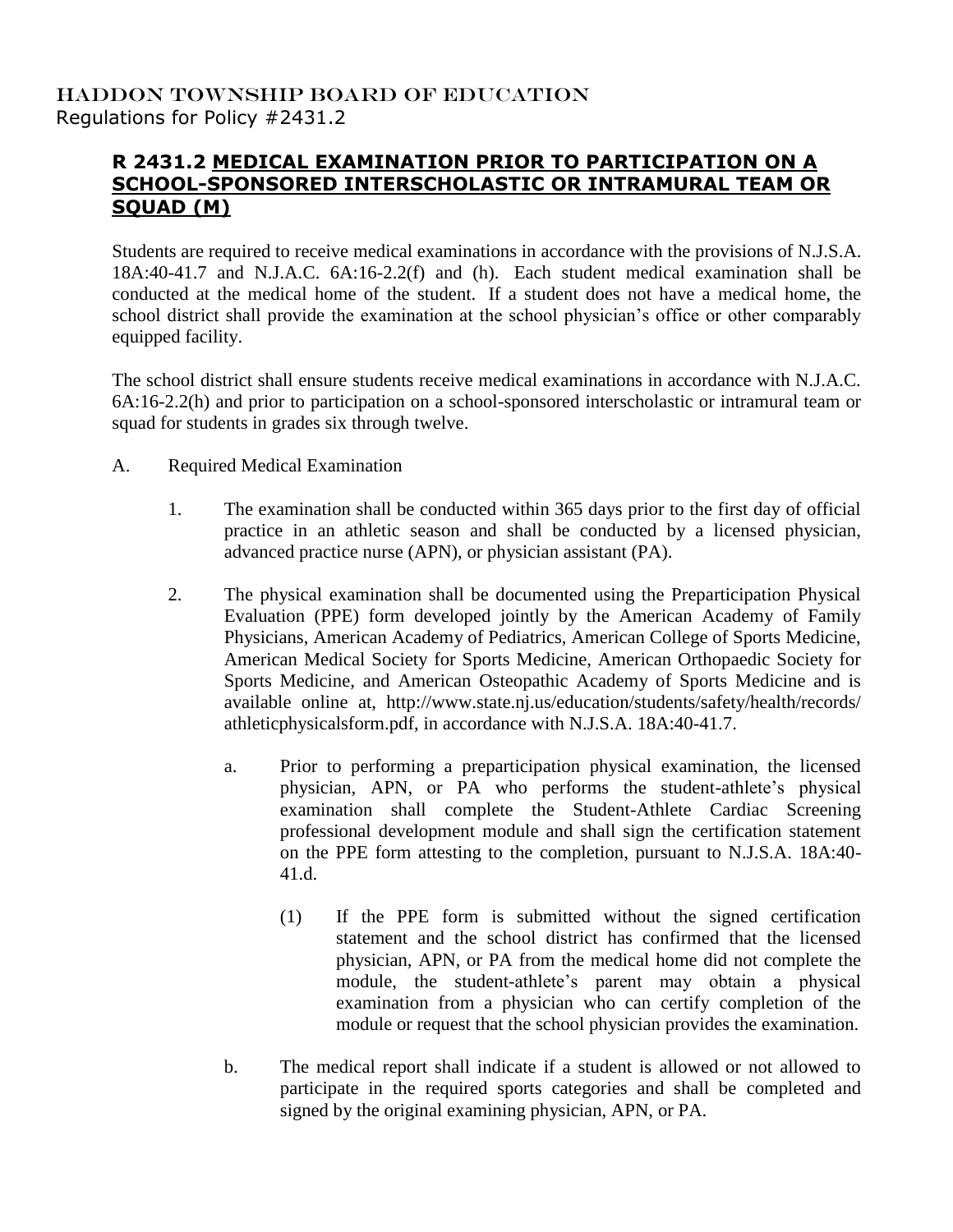- c. An incomplete form shall be returned to the student's medical home for completion unless the school nurse can provide documentation to the school physician that the missing information is available from screenings completed by the school nurse or physician within the prior 365 days.
- 3. Each student whose medical examination was completed more than ninety days prior to the first day of official practice in an athletic season shall provide a health history update questionnaire completed and signed by the student's parent. The completed health history update questionnaire shall include information listed below as required by N.J.S.A. 18A:40-41.7.b. The completed health history update questionnaire shall be reviewed by the school nurse and, if applicable, the school athletic trainer and shall include information as to whether, in the time period since the date of the student's last preparticipation physical examination, the student has:
	- a. Been advised by a licensed physician, APN, or PA not to participate in a sport;
	- b. Sustained a concussion, been unconscious, or lost memory from a blow to the head;
	- c. Broken a bone or sprained, strained, or dislocated any muscles or joints;
	- d. Fainted or blacked out;
	- e. Experienced chest pains, shortness of breath, or heart racing;
	- f. Had a recent history of fatigue and unusual tiredness;
	- g. Been hospitalized, visited an emergency room, or had a significant medical illness;
	- h. Started or stopped taking any over the counter or prescribed medications; or
	- i. Had a sudden death in the family, or whether any member of the student's family under the age of fifty has had a heart attack or heart trouble.
- 4. The school district shall provide to the parent written notification signed by the school physician stating approval of the student's participation in athletics based upon the medical report or the reasons for the school physician's disapproval of the student's participation.
- 5. The Board of Education will not permit a student enrolled in grades six to twelve to participate on a school-sponsored interscholastic or intramural team or squad unless the student submits a PPE form signed by the licensed physician, APN, or PA who performed the physical examination and, if applicable, a completed health history update questionnaire, pursuant to N.J.S.A. 18A:40-41.7.c.
- B. Sudden Cardiac Arrest Pamphlet